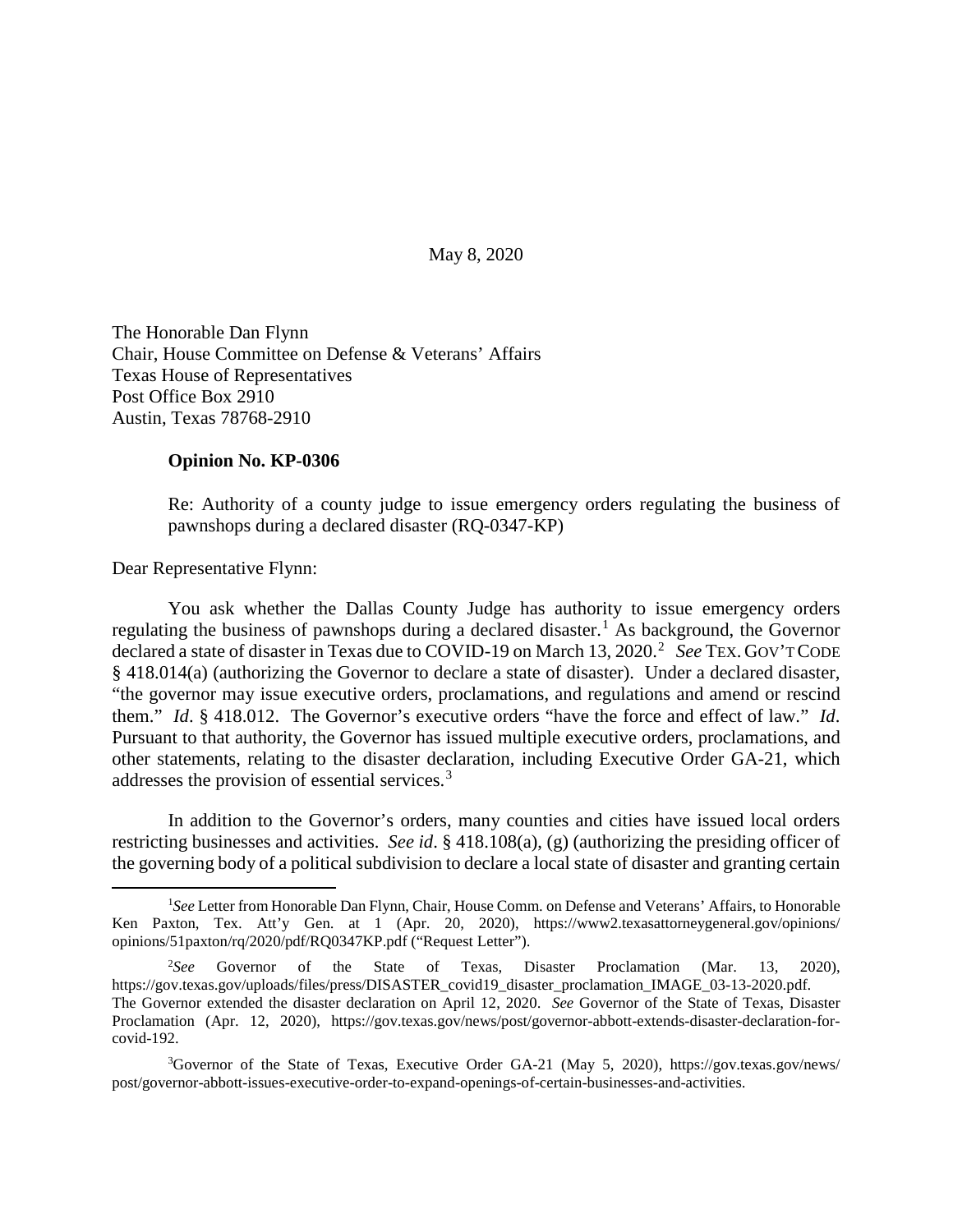powers once a disaster has been declared). You ask specifically about an order issued in Dallas County that imposes "new restrictions on Dallas County pawnshops." Request Letter at 1. On April 6, 2020, the Dallas County Judge issued an order imposing significant restrictions on essential businesses and activities within Dallas County.<sup>[4](#page-1-0)</sup> Relevant to your question, the Dallas County Order imposes specific restrictions on the operation of pawnshops, in addition to the general restrictions it imposes on essential businesses. The restrictions on pawnshops include changes to pawn service fees and the minimum length of time a pawnshop must hold pledged goods, as well as a restriction on the number of customers permitted on the premises of a pawnshop at one time:

> **Interest and Fees.** Interest on a loan of money extended pursuant to a pawn transaction shall not exceed 15% per annum of the total amount of the advance, provided that total fees associated with the loan do not exceed \$75, regardless of the name or type of charge. A pawnshop may charge only those charges expressly authorized in this Order in connection with a pawnshop loan.

> **Minimum Term Length.** A pawnshop shall hold the goods pledged as collateral for at least 120 days after the end of the Emergency Declaration issued by Judge Jenkins or the end of the Emergency Declaration issued by Governor Abbott, whichever is later.

> **Safety Rules.** All pawnshops must follow the requirements set forth in the rules below: . . .

> d) Employers shall restrict the number of customers so that only one customer is physically present in the store at a time;

Dallas County Order at 17. The order further provides enforcement measures for a violation of its

terms:

**Enforcement.** A violation of this Order is a misdemeanor punishable by a fine not to exceed \$1,000 and/or confinement in jail for a term not to exceed 180 days. Additionally, any financial institution who fails to strictly comply with these rules can be removed from the essential business list and prohibited from operating in Dallas County.

Dallas County Order at 18. You ask whether a county judge or municipality possesses authority to mandate and enforce these requirements. Request Letter at 2.

<span id="page-1-0"></span> $\frac{1}{4}$ Dallas County, Amended Order of County Judge Clay Jenkins, Safer at Home (Apr. 6, 2020), *available at* https://www.dallascounty.org/Assets/uploads/docs/covid-19/orders-media/040620-AmendedOrder.pdf. The Dallas County Judge amended this order on April 23, 2020, but the relevant language remains the same. Dallas County, Amended Order of County Judge Clay Jenkins, Safer at home (Apr. 23, 2020) ("Dallas County Order").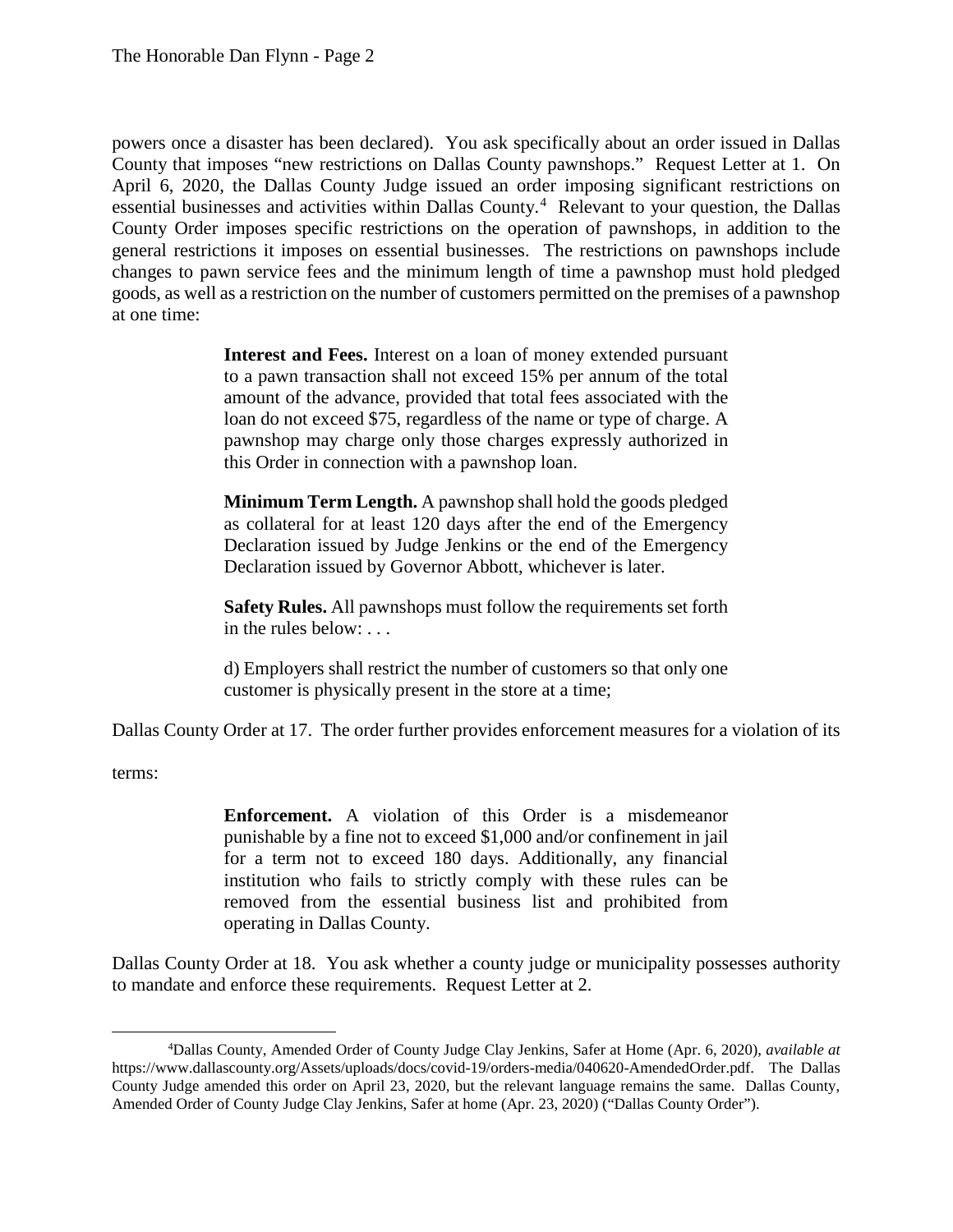The Dallas County Order addresses an area of the law over which the Legislature has exclusive authority. Chapter 371 of the Finance Code, titled the "Texas Pawnshop Act," governs the operation of pawnshops. *See generally* TEX. FIN. CODE §§ 371.001–.306. Section 371.159 places limitations on the amount a pawnbroker may charge as a pawn service fee, depending on the total amount financed. *Id*. § 371.159(c). And section 371.169 establishes a minimum period of time during which a pawnbroker must hold the pledged goods—30 days. *Id*. § 371.169(a). Furthermore, the Legislature limited local authority to regulate pawnshops with unmistakable clarity. Section 371.005 provides: "The legislature has exclusive authority regarding the operation of pawnshops, except for a matter delegated by this chapter to the [consumer credit commissioner]." *Id*. §§ 371.003(2), .005. As this office recognized in Opinion KP-0293, through this provision, the Legislature unmistakably expressed its preemptive intent over the operation of pawnshops. Tex. Att'y Gen. Op. No. KP-0293 (2020) at 2. Thus, a political subdivision has no authority to create its own procedures regarding the operation of pawnshops. *Id*. at 5. Despite clear legislative preemption and without reference to the Finance Code, the Dallas County Order attempts to create its own local rules regulating pawn service fees and the hold period for pledged goods. Dallas County Order at 17. While local officials possess certain limited emergency powers, those powers do not authorize a county judge to amend state law that the Legislature has expressly removed from local control. To the extent that the Dallas County Order attempts to do so, a court would likely find it invalid and unenforceable.

We next address the provision in the Dallas County Order limiting pawnshops to only one customer at a time. *See* Dallas County Order at 17. Executive Order GA-21 provides that it supersedes "any conflicting order issued by local officials in response to the COVID-19 disaster, but only to the extent that such a local order restricts essential services or reopened services allowed by this executive order . . . ." Exec. Order GA-21 at 6. Executive Order GA-21 adopts as essential "everything listed by the U.S. Department of Homeland Security (DHS) in its Guidance on the Essential Critical Infrastructure Workforce." Exec. Order GA-21 at 3. That DHS Guidance includes as essential "financial services," including services provided by "workers who are needed to provide . . . access to bank and non-bank financial services and lending services . . . ."[5](#page-2-0) While the federal guidance does not expressly include "pawnshops," such businesses provide access to lending services. *See* TEX. FIN. CODE § 371.003(6) (defining "pawnbroker" as a person engaged in the business of "lending money on the security of pledged goods"); *see also* NEW OXFORD AM. DICTIONARY 1658 (3d edition 2010) (defining "pawnbroker" as "a person who lends money at interest on the security of an article pawned"). Dallas County itself recognizes pawnshops as an essential business. Dallas County Order at 5. Thus, pawnshops provide an essential service, and under GA-21, the Governor's order supersedes a conflicting order issued by a local official that restricts essential services. Exec. Order GA-21 at 6.

Executive Order GA-21 incorporates minimum standard health protocols for the provision of essential services:

<span id="page-2-0"></span> $\frac{1}{5}$ <sup>5</sup>U.S. Dep't of Homeland Security, Advisory Memorandum on Identification of Essential Critical Infrastructure Workers During COVID-19 Response (Apr.17, 2020), https://www.cisa.gov/sites/default/files/publications/Version\_3.0\_ CISA\_Guidance\_on\_Essential\_Critical\_Infrastructure\_Workers\_4.pdf.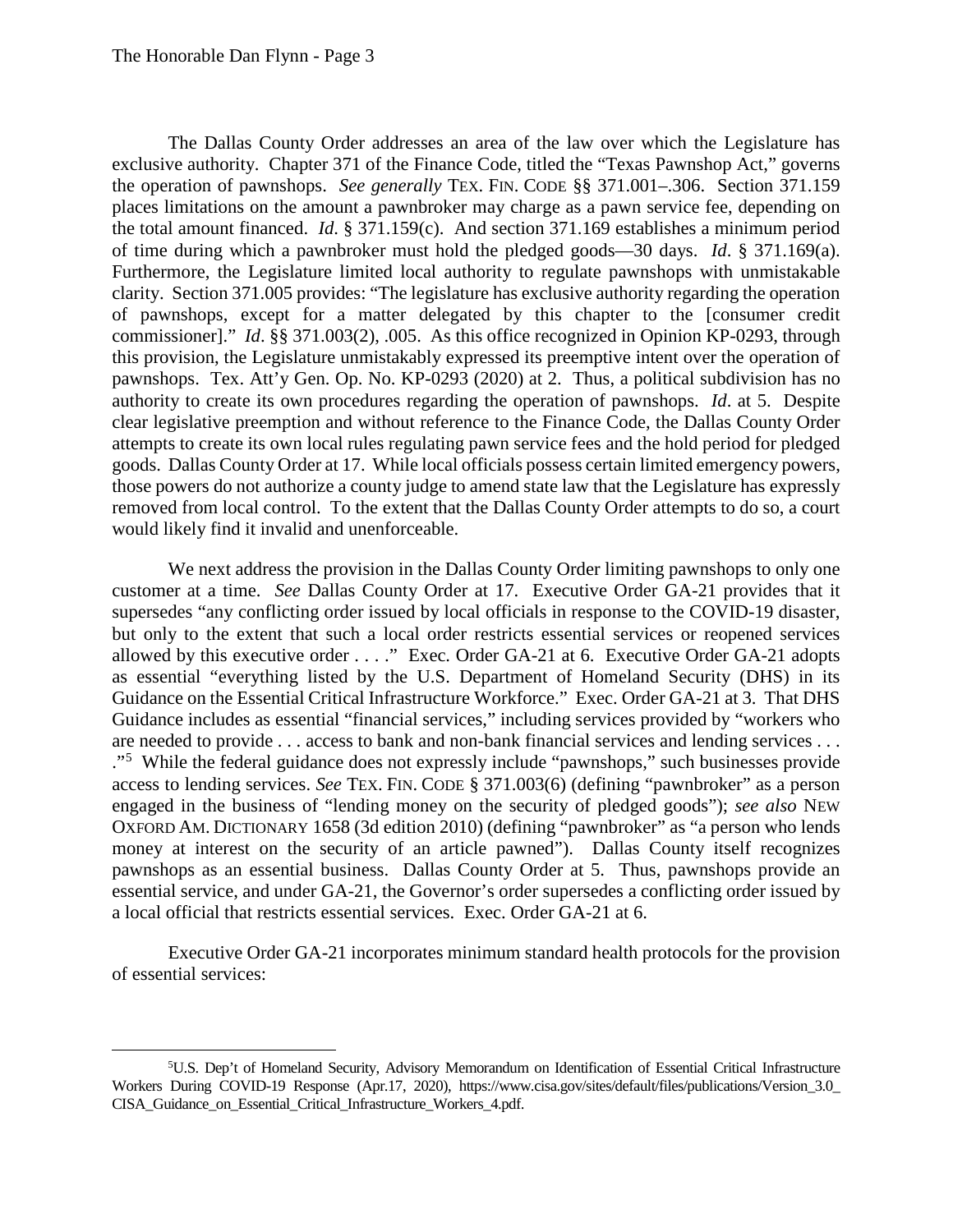In providing or obtaining essential services or reopened services, all persons (including individuals, businesses and other organizations and any other legal entity) should use good-faith efforts and available resources to follow the minimum standard health protocols recommended by DSHS, found at www.dshs.texas.gov/coronavirus. All persons should also follow, to the extent not inconsistent with DSHS minimum standards, the Guidelines from the President and the CDC, as well as other CDC recommendations.<sup>[6](#page-3-0)</sup>

## Exec. Order GA-21 at 5.

A local order adopted pursuant to lawful authority requiring compliance with CDCrecommended social distancing guidelines that are consistent with the DSHS recommendations is permitted under Executive Order GA-21 and therefore not superseded. Whether a local order that limits occupancy of a business is consistent with CDC- or DSHS-recommended guidelines will likely involve fact questions that cannot be resolved through the opinion process. Tex. Att'y Gen. Op. No. KP-0088 (2016) at 1 (explaining that resolving fact questions is beyond the scope of an attorney general opinion). Notwithstanding, a local order that restricts all businesses of a certain type to "only one customer . . . physically present in the store at a time," without regard to the size of the premises, is likely not tied to specific social distancing recommendations. To the extent that pawnshops can operate in the county with more than one customer at a time on the premises and still comply with the DSHS guidelines and consistent CDC recommendations, the Dallas County order conflicts with Executive Order GA-21 by impermissibly restricting essential services and is, therefore, superseded by the Governor's order.

<span id="page-3-0"></span> <sup>6</sup> Guidelines from the Centers for Disease Control and Prevention ("CDC") recommend "establishing policies and practices for social distancing," meaning "maintaining distance (approximately 6 feet or 2 meters) from others when possible." https://www.cdc.gov/coronavirus/2019-ncov/community/guidance-business-response.html? utm\_content=CDC%20website&utm\_campaign=Today's%20Update%20From%20the%20CDC%3A%20Guidance %20for%20Businesses%20and%20Employers%20to%20Plan%20and%20Respond%20to%20Coronavirus&utm\_so urce=ocn\_story&utm\_medium=website.